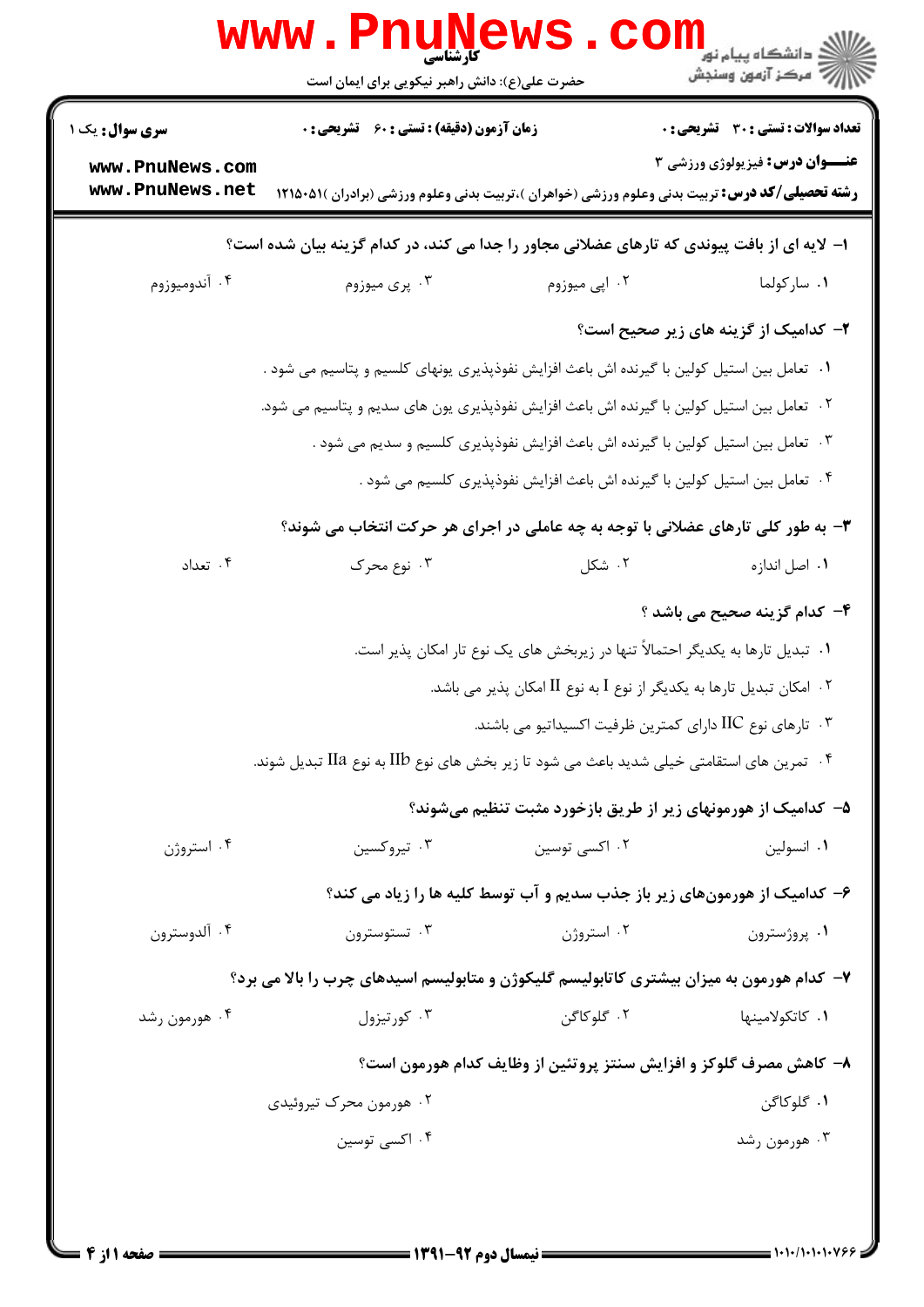|                                                                   | <b>www.Pnunews</b><br>حضرت علی(ع): دانش راهبر نیکویی برای ایمان است                                            |                 | <mark>ڪ دانشڪاه پيام نور</mark><br>ر جو عرکز آزمون وسن <mark>ڊش</mark> ( |  |
|-------------------------------------------------------------------|----------------------------------------------------------------------------------------------------------------|-----------------|--------------------------------------------------------------------------|--|
| <b>سری سوال :</b> ۱ یک                                            | <b>زمان آزمون (دقیقه) : تستی : 60 ٪ تشریحی : 0</b>                                                             |                 | تعداد سوالات : تستي : 30 - تشريحي : 0                                    |  |
| www.PnuNews.com<br>www.PnuNews.net                                | <b>رشته تحصیلی/کد درس:</b> تربیت بدنی وعلوم ورزشی (خواهران )،تربیت بدنی وعلوم ورزشی (برادران )۵۱۵۰۵۱۱ <b>۱</b> |                 | <b>عنـــوان درس:</b> فیزیولوژی ورزشی ۳                                   |  |
| ۹- هورمونی که از ًبخش قشری غدد فوق کلیوی سنتز میشود، چه نام دارد؟ |                                                                                                                |                 |                                                                          |  |
| ۰۴ تيروكسين                                                       | ۰۳ هورمون رشد                                                                                                  | ۰۲ کورتیزول     | ۰۱ كاتكولامين.ا                                                          |  |
|                                                                   |                                                                                                                |                 | ۱۰– کدام گزینه از نقشهای فیزیولوژیکی کورتیزول میباشد؟                    |  |
|                                                                   | ۰۲ افزايش ليپوليز                                                                                              |                 | ۰۱ افزایش ترشحات غدد پوستی                                               |  |
|                                                                   | ۰۴ افزايش سنتز گليكوژن.                                                                                        |                 | ۰۳ افزايش سنتز پروتئين                                                   |  |
|                                                                   |                                                                                                                |                 | 11- کدام هورمون پپتیدی نقش اصلی اش حفظ تعادل آب و نمک در بدن است؟        |  |
| $GH.$ $\mathfrak{f}$                                              | IGF . ٣                                                                                                        | ۰۲ آلدوسترون    | ۰۱ آنژیوتانسیون                                                          |  |
|                                                                   |                                                                                                                |                 | ۱۲−۔ کدام گزینه از آنزیمهای زنجیره انتقال اکسیژن می باشد؟                |  |
| ۰۴ سیتوکروم اکسیداز                                               | ۰۳ فسفوريلاز                                                                                                   | ۰۲ کراتین کیناز | ۰۱ سیترات سنتاز                                                          |  |
|                                                                   |                                                                                                                |                 | ۱۳- اکسایش ۱ مولکول گلوکز چند مولکول ATP خالص تولید می کند؟              |  |
| $\gamma \gamma$ . ۴                                               | $\tau \wedge \cdot \tau$                                                                                       | 149.7           | 111.1                                                                    |  |
|                                                                   |                                                                                                                |                 | ۱۴– افزایش ظرفیت اکسایشی و چگالی میتوکندریایی باعث چه رخدادی میشود؟      |  |
|                                                                   | ٠٢ تحمل فعاليت ورزشي كاهش خواهد يافت.                                                                          |                 | ۰۱ اسید لاکتیک بیشتری تولید میشود.                                       |  |
|                                                                   | ۰۴ باعث صرفهجويي گليكوژن عضله مي شود.                                                                          |                 | ۰۳ مصرف کربوهیدرات افزایش خواهد یافت.                                    |  |
|                                                                   | ۱۵– هنگام فعالیت ورزشی در یک سیکل قلبی، بیشترین زمان به کدام مرحله اختصاص دارد؟                                |                 |                                                                          |  |
| ۰۴ مرحله انبساط                                                   | دياستازيس $\cdot$                                                                                              | ۰۲ دیاستول      | ٠١ سيستول                                                                |  |
|                                                                   |                                                                                                                |                 | ۱۶– حجم خون موجود در بطنها در پایان مرحله انبساط را چه میگویند؟          |  |
|                                                                   | ۰۲ حجم پایان دیاستولی                                                                                          |                 | ۰۱ حجم پایان سیستولی                                                     |  |
|                                                                   | ۰۴ کسر تزریقی                                                                                                  |                 | ۰۳ حجم ضربه ای                                                           |  |
|                                                                   |                                                                                                                |                 | ۱۷–   تفاوت بین حجم پایان دیاستولی و حجم پایان سیستولی چه نامیده میشود؟  |  |
| ۰۴ حجم باقیمانده                                                  | ۰۳ برون ده قلب                                                                                                 | ۰۲ حجم ضربه ای  | ۰۱ کسر تزریقی                                                            |  |
|                                                                   |                                                                                                                |                 |                                                                          |  |
|                                                                   |                                                                                                                |                 |                                                                          |  |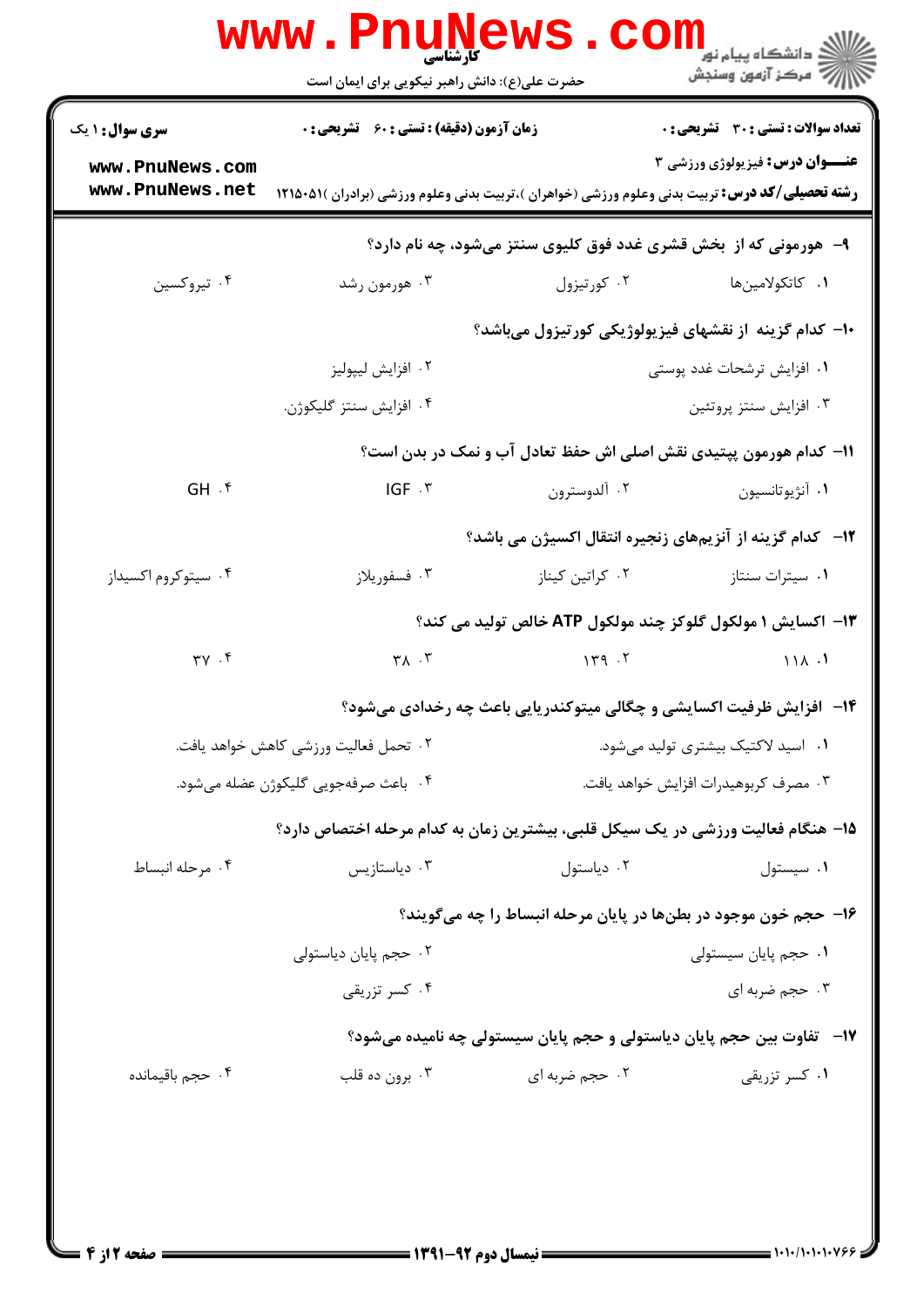|                                                                              | <b>www.rnune</b><br>کارشناسی<br>حضرت علی(ع): دانش راهبر نیکویی برای ایمان است |                             | ڪ دانشڪاه پيا <sub>م</sub> نور<br>∕7 مرڪز آزمون وسنڊش                                                          |  |  |
|------------------------------------------------------------------------------|-------------------------------------------------------------------------------|-----------------------------|----------------------------------------------------------------------------------------------------------------|--|--|
| <b>سری سوال : ۱ یک</b>                                                       | <b>زمان آزمون (دقیقه) : تستی : 60 ٪ تشریحی : 0</b>                            |                             | <b>تعداد سوالات : تستي : 30 ٪ تشريحي : 0</b><br><b>عنــوان درس:</b> فیزیولوژی ورزشی ۳                          |  |  |
| www.PnuNews.com<br>www.PnuNews.net                                           |                                                                               |                             | <b>رشته تحصیلی/کد درس:</b> تربیت بدنی وعلوم ورزشی (خواهران )،تربیت بدنی وعلوم ورزشی (برادران )۵۱۵۰۵۱۱ <b>۱</b> |  |  |
|                                                                              |                                                                               |                             | <b>۱۸</b> – کدام گزینه صحیح می باشد؟                                                                           |  |  |
|                                                                              |                                                                               |                             | ۰۱ برونده قلبی حاصل تواتر قلبی و حجم ضربه ای است                                                               |  |  |
|                                                                              | ۰۲ تحریک سمپاتیکی در قلب باعث رهایش استیل کولین می شود                        |                             |                                                                                                                |  |  |
|                                                                              | ۰۳ تحریک پاراسمپاتیکی می تواند تواتر قلبی را افزایش دهد                       |                             |                                                                                                                |  |  |
|                                                                              |                                                                               |                             | ۰۴ افزایش تواتر قلبی را برادی کاردی می گویند.                                                                  |  |  |
| ۱۹- هنگام فعالیت ورزشی مقاومتی فشارهای سیستولی و دیاستولی چه تغییری می کنند؟ |                                                                               |                             |                                                                                                                |  |  |
|                                                                              | ۰۲ هر دو کاهش می یابند                                                        |                             | ۰۱ هر دو زیاد می شوند                                                                                          |  |  |
|                                                                              | ۰۴ دیاستولی کاهش و سیستولی افزایش می یابد                                     |                             | ۰۳ سیستولی کاهش و دیاستولی افزایش می یابد                                                                      |  |  |
|                                                                              |                                                                               |                             | ۲۰- به مقدار هوایی که در جریان یک دوره تنفس عادی وارد شش ها یا از بدن خارج می شود، چه می گویند؟                |  |  |
| ۰۴ حجم باقیمانده                                                             | ۰۳ حجم جاري                                                                   | ۰۲ حجم ذخیره دمی            | ۰۱ تهویه دقیقه ای                                                                                              |  |  |
|                                                                              |                                                                               |                             | $\,$ ۰۲۱ - سلولهای $\, {\rm T} \,$ و سلولهای $\, {\rm B} \,$ در کجا تکثیر میشوند $\,$                          |  |  |
|                                                                              | ۰۲ طحال و لوزهها                                                              |                             | ۰۱ کبد و تیموس                                                                                                 |  |  |
|                                                                              | ۰۴ تیموس و مغز استخوان                                                        |                             | ۰۳ گرههای لنفاوی و بافت لنفاوی                                                                                 |  |  |
|                                                                              |                                                                               |                             | ۲۲- کدامیک از گزینه های زیر، جزء گرانولسیتها نمیباشد؟                                                          |  |  |
| ۰۴ نوتروفيل                                                                  | ۰۳ بازوفيل                                                                    | ۰۲ ائوزينوفيل               | ٠١. لنفوسيت                                                                                                    |  |  |
|                                                                              |                                                                               |                             | ۲۳- نقش اصلی کدام سلول ها عبارت از به راه انداختن و تنظیم بیشتر پاسخ های ایمنی به عفونت و آسیب است؟            |  |  |
| $T$ . سلول های $\cdot$ ۴                                                     | $B$ . سلول های $\cdot$ ۳                                                      | ۰۲ سلول های NK              | CD4.1                                                                                                          |  |  |
|                                                                              |                                                                               |                             | <b>۳۴</b> - کدامیک جزء بیماری گرمایی در میان ورزشکاران نمیباشد؟                                                |  |  |
| ۰۴ سنکوپ                                                                     | ۰۳ گرما افزایی                                                                | ۰۲ گرمادرماندگی             | ۰۱ گرماگرفتگی                                                                                                  |  |  |
|                                                                              |                                                                               |                             | ۲۵– متداولترین نوع بیماری گرمایی کدام می باشد؟                                                                 |  |  |
| ۰۴ سنکوپ ناشی از گرما                                                        | ۰۳ گرمازدگی                                                                   | ۲. گرما گرفتگی              | ۰۱ گرما درماندگی                                                                                               |  |  |
|                                                                              |                                                                               |                             | ۲۶- مهمترین آنزیم های چرخه کربس کدامند؟                                                                        |  |  |
| ۰۲ سوکسینات دی هیدروژناز۔ سیترات سنتاز                                       |                                                                               | ٠١ فسفوريلاز ـ كراتين كيناز |                                                                                                                |  |  |
|                                                                              | ۰۴ لاکتات دی هیدروژناز – فسفوفروکتوکیناز                                      |                             | ۰۳ فسفوريلاز ـ لاكتات دى هيدروژناز                                                                             |  |  |